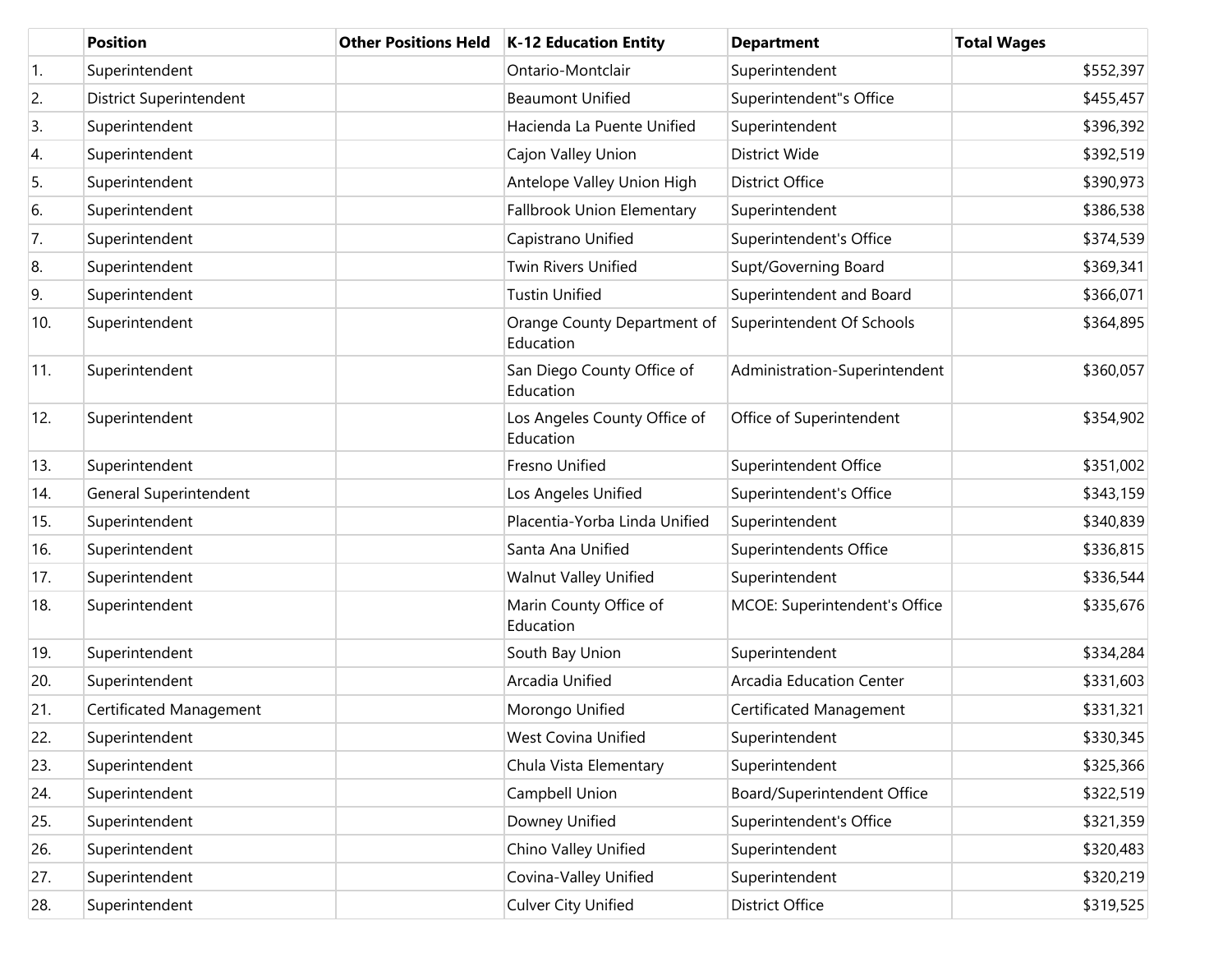| 29. | Superintendent                                                       | Kern High                                    | Kern High School District                                              | \$318,075 |
|-----|----------------------------------------------------------------------|----------------------------------------------|------------------------------------------------------------------------|-----------|
| 30. | <b>Executive Director</b>                                            | Pacific View Charter                         | Executive Leadership                                                   | \$317,859 |
| 31. | Superintendent Of Schools                                            | West Contra Costa Unified                    | Superintendent                                                         | \$317,811 |
| 32. | County Superintendent/Schools                                        | Sacramento County Office of<br>Education     | Administration (110)                                                   | \$317,327 |
| 33. | Superintendent                                                       | Huntington Beach Union High                  | Superintendent                                                         | \$316,885 |
| 34. | Director Of Information Tech                                         | Kern High                                    | Kern High School District                                              | \$316,210 |
| 35. | <b>Executive Director</b>                                            | Granada Hills Charter                        | Granada Hills Charter                                                  | \$315,113 |
| 36. | Superintendent                                                       | Compton Unified                              | Superintendent                                                         | \$314,157 |
| 37. | <b>Chief Executive Officer</b>                                       | Making Waves Academy                         | Central Office                                                         | \$313,992 |
| 38. | Superintendent                                                       | <b>Rowland Unified</b>                       | Superintendents Office                                                 | \$313,433 |
| 39. | Superintendent                                                       | Poway Unified                                | Supt/Board Of Ed                                                       | \$312,084 |
| 40. | Superintendent                                                       | <b>Desert Sands Unified</b>                  | Superintendent's Office                                                | \$308,443 |
| 41. | Superintendent                                                       | Mountain View Whisman                        | <b>District Office</b>                                                 | \$307,981 |
| 42. | Superintendent                                                       | Kern County Office of<br>Education           | Administration                                                         | \$304,935 |
| 43. | Supt of Public Education                                             | San Diego Unified                            | Superintendents Ofcs                                                   | \$301,852 |
| 44. | Superintendent                                                       | Alhambra Unified                             | Superintendent's Office                                                | \$301,509 |
| 45. | Chief Executive Officer, District<br>Operations & Digital Innovation | Los Angeles Unified                          | Superintendent's Office                                                | \$301,050 |
| 46. | Superintendent Of Schools                                            | Laguna Beach Unified                         | Superintendent                                                         | \$300,601 |
| 47. | Superintendent                                                       | Garden Grove Unified                         | Superintendent Office                                                  | \$300,451 |
| 48. | Superintendent                                                       | Riverside Unified                            | Superintendent's Office                                                | \$300,397 |
| 49. | Superintendent                                                       | <b>Fullerton Elementary</b>                  | District Office CE                                                     | \$300,233 |
| 50. | Superintendent                                                       | San Bernardino County Office<br>of Education | Superintendent's Office                                                | \$298,266 |
| 51. | Superintendent                                                       | Whittier Union High                          | Sierra Education Center                                                | \$296,153 |
| 52. | Deputy Superintendent, Business<br>Services and Operations           | Los Angeles Unified                          | Deputy Superintendent of<br><b>Business Services and</b><br>Operations | \$296,122 |
| 53. | Deputy Superintendent                                                | San Bernardino City Unified                  | Deputy Superintendent                                                  | \$296,103 |
| 54. | Superintendent                                                       | Centralia Elementary                         | Superintendent                                                         | \$295,393 |
| 55. | Superintendent                                                       | Los Alamitos Unified                         | Superintendent Office                                                  | \$295,352 |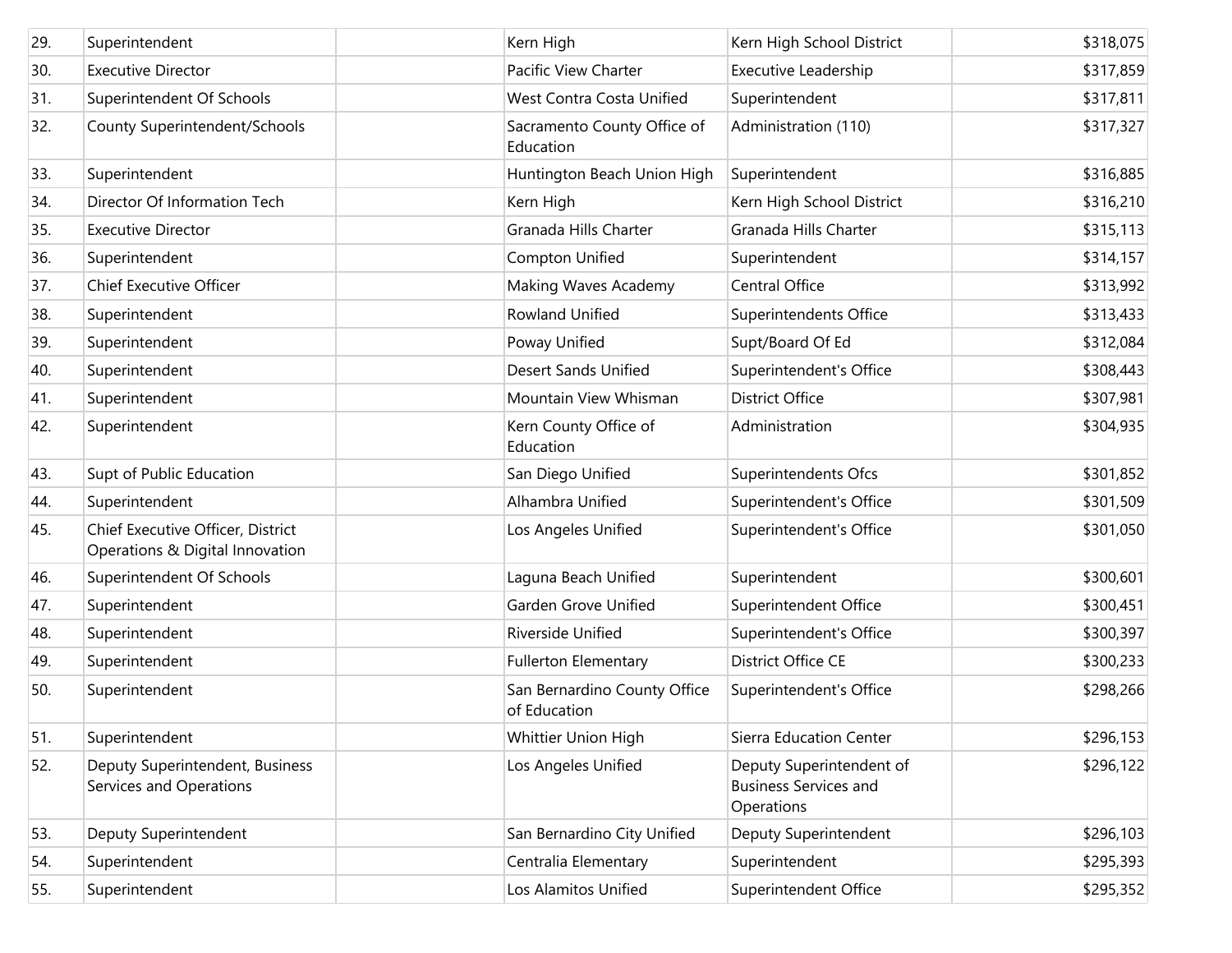| 56. | Superintendent                    | Coach             | <b>Westside Union Elementary</b>        | <b>District Office</b>              | \$295,290 |
|-----|-----------------------------------|-------------------|-----------------------------------------|-------------------------------------|-----------|
| 57. | Superintendent                    |                   | Jurupa Unified                          | Jurupa District Office              | \$295,145 |
| 58. | Superintendent                    |                   | <b>Baldwin Park Unified</b>             | Superintendent's Office             | \$294,702 |
| 59. | Superintendent                    |                   | Paramount Unified                       | Admin/Supt                          | \$294,505 |
| 60. | Superintendent                    |                   | Palos Verdes Peninsula Unified          | Superintendent                      | \$293,644 |
| 61. | Superintendent                    |                   | Perris Union High                       | Superintendent's Office             | \$292,447 |
| 62. | Superintendent                    |                   | Riverside County Office of<br>Education | Rcoe - Riverside                    | \$291,255 |
| 63. | Superintendent                    |                   | Sunnyvale                               | Superintendent                      | \$290,593 |
| 64. | Superintendent                    |                   | Los Altos Elementary                    | <b>District Office</b>              | \$290,525 |
| 65. | <b>Chief Facilities Executive</b> |                   | Los Angeles Unified                     | <b>Facilities Services Division</b> | \$290,159 |
| 66. | Superintendent Of Schools         |                   | Fullerton Joint Union High              | Superintendent Office               | \$289,965 |
| 67. | Superintendent                    |                   | Savanna Elementary                      | Instruction                         | \$289,406 |
| 68. | <b>Executive Director</b>         |                   | Five Keys Charter (SF Sheriff's)        | Senior Management                   | \$289,204 |
| 69. | Superintendent                    | Differential-Cert | <b>ABC Unified</b>                      | Superintendent'S Office             | \$287,879 |
| 70. | Senior Maintenance Mechanic       |                   | Huntington Beach Union High             | Transportation                      | \$287,247 |
| 71. | Superintendent                    |                   | Dry Creek Joint Elementary              | Certificated Managment              | \$285,601 |
| 72. | Superintendent                    |                   | Chaffey Joint Union High                | Superintendent                      | \$285,454 |
| 73. | Work Exp Coord                    |                   | Antelope Valley Union High              | Palmdale High School Admin          | \$285,023 |
| 74. | Superintendent                    |                   | Long Beach Unified                      | Management                          | \$284,717 |
| 75. | Chief Deputy-Legis Svs/Gov.Rel    |                   | Kern County Office of<br>Education      | <b>Governmental Affairs</b>         | \$283,510 |
| 76. | Superintendent                    |                   | Riverside County Office of<br>Education | Rcoe - Riverside                    | \$283,152 |
| 77. | Superintendent                    |                   | Morgan Hill Unified                     | <b>District Office Staff</b>        | \$283,101 |
| 78. | 1320 Superintendent               |                   | Antioch Unified                         | <b>School Services Building</b>     | \$282,475 |
| 79. | Superintendent                    |                   | Oro Grande                              | <b>Admin Services</b>               | \$282,358 |
| 80. | Superintendent                    |                   | Acalanes Union High                     | <b>District Office</b>              | \$282,259 |
| 81. | Superintendent Of Schools         |                   | Palm Springs Unified                    | Superintendent                      | \$282,117 |
| 82. | Superintendent Of Schools         |                   | Lompoc Unified                          | Management                          | \$280,539 |
| 83. | Superintendent                    |                   | South Pasadena Unified                  | <b>District Office</b>              | \$278,289 |
| 84. | Superintendent                    |                   | Anaheim Union High                      | Office Of The Superintendent        | \$277,325 |